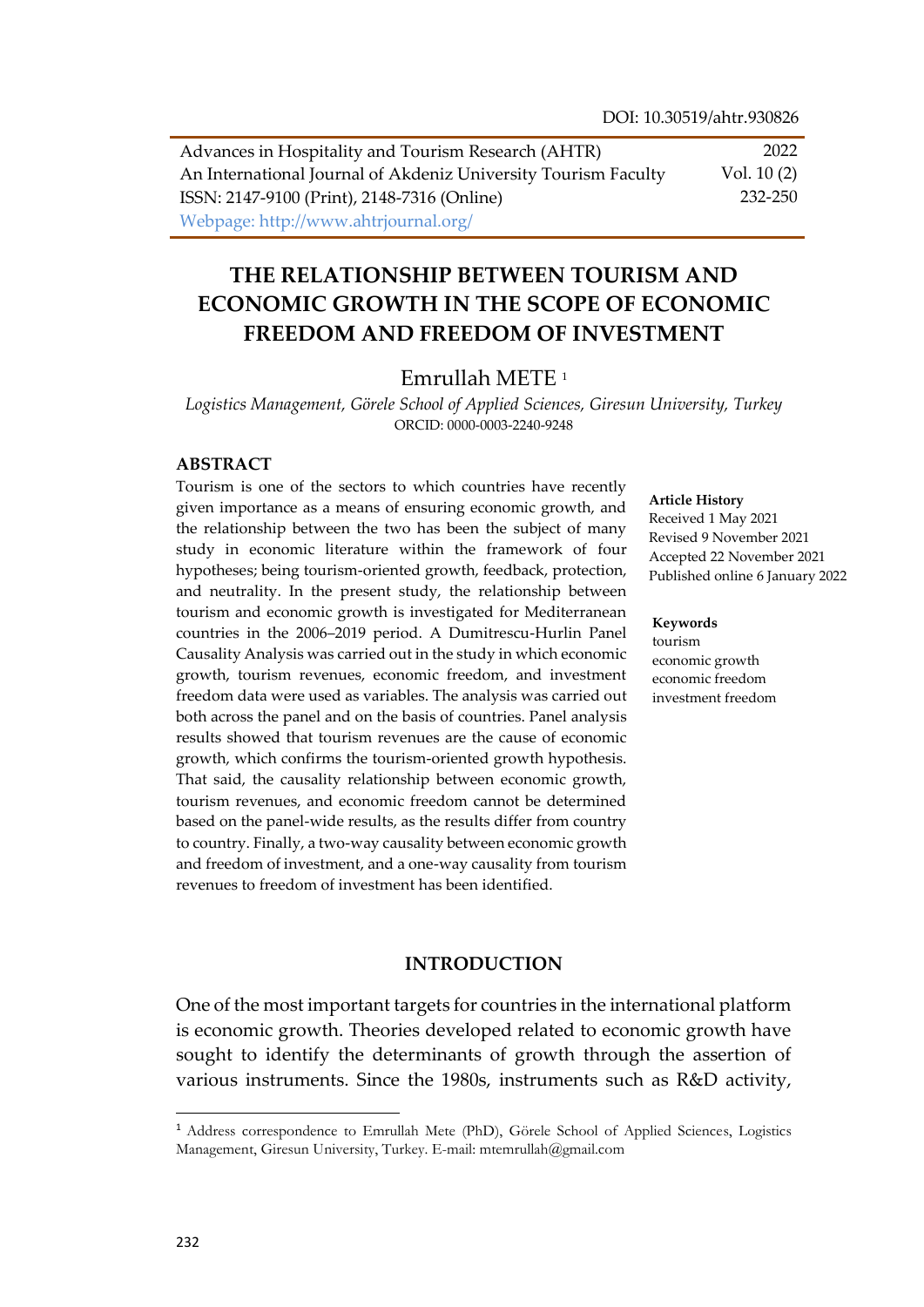technological development, information, qualified labor force, and human capital have been accepted as determining factors in economic growth, and at the same time, these factors also determine the level of development of countries (Akyol & Mete, 2021). Countries that attain new products and production methods with the said factors achieve superiority over other countries, securing economic development, and counties can be divided into groups on the international platform in this regard, as developed, developing, and underdeveloped.

Developing countries cannot gain a competitive advantage due to the lack of sufficient technological development, and thus remain devoid of adequate market share in the international markets. Countries that cannot export quality products with added value, that is, high-technology products, at sufficient levels become increasingly more dependent on developed countries for their technologies, and this insufficient export of quality products and increase in technology imports lead to a foreign trade deficit, and thus a current account deficit. The export and import of services are important in keeping the current account at a positive level, and one of the most important resources of countries through which they can keep their service export account at a positive level is tourism revenues. Tourism revenues contribute to increasing foreign exchange revenues for developed countries while improving the current account of developing countries.

The geopolitical and geographical location of countries, together with their natural beauties and cultural legacies, create the potential for tourism revenue. If the tourism sector is revived to make use of the existing potential, the sector can make various connections with other industries and make a positive contribution to economic development (Fahimi et al., 2018). Aside from providing inflows of currency, the tourism sector also revives other sectors of the economy, both directly and indirectly, such as accommodation and retail, restaurants, travel agencies, insurance agencies, food, and health. As a services industry, tourism drives technology and innovation according to its needs and is thus accepted to encourage physical and human capital accumulation, and in turn, to make a positive contribution to the process of economic growth (Brida et al., 2020). The development of the tourism sector encourages other investments, such as for the construction of highways, airports and buildings, and the associated transportation and sewer system infrastructure (Şengönül et al., 2018). Such conditions support the development level of a country. By acting as a catalyst in the public and private sectors, the tourism sector has a broad range, and also makes a significant contribution to employment.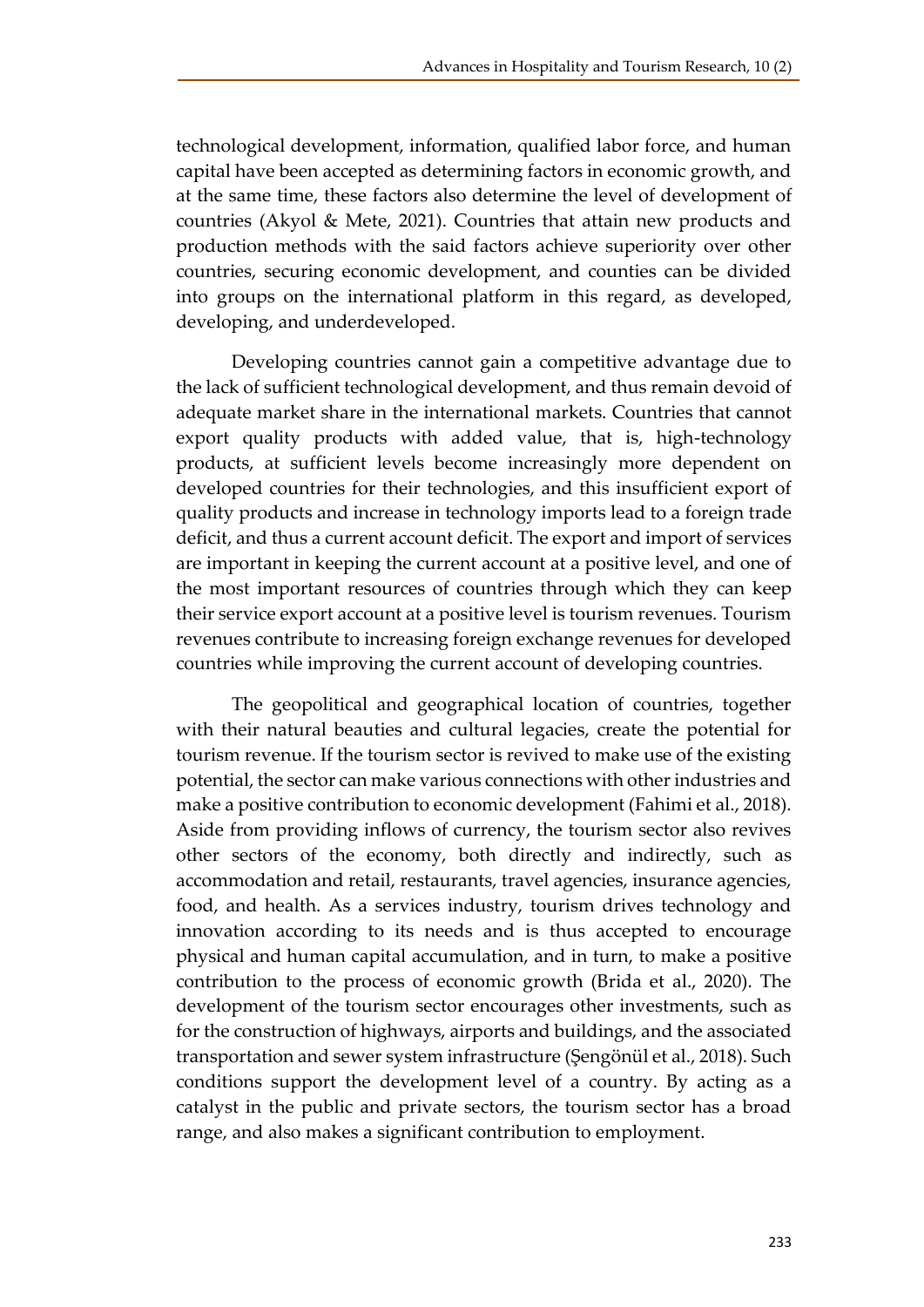When tourism's impact on the economy is investigated it can be seen to have connections to infrastructure investments in the public dimension and almost all industries in the private sector dimension, and this diversity of production and investment channels leads to an increase in employment. While the relationship between tourism and economic growth has been studied for different groups of countries and periods in economic literature, there is a lack of consistency in literature charting the relationship between tourism development and economic growth, which is studied within the framework of four different hypotheses in literature, being the growth or Tourism-led Growth (TLEG), conservation, bi-directional causality and neutrality hypotheses (Tuğcu, 2014).

According to the TLEG hypothesis, the development of tourism revives economic growth, and the increase in tourist arrivals and/or tourism revenues leads to further economic growth. This hypothesis suggests that investments in the tourism sector increase the income of the existing workforce, while at the same time creating new jobs inside and outside the sector, triggering economic growth. The hypothesis implies further that since tourism is a significant building block of the general economy, any decrease in tourism activity could lead to economic recession, and so countries must use tourism to improve their economies.

The conservation hypothesis suggests that economic growth stimulates the development of tourism, with growth in the general economy increasing the demand for tourism, while any decrease in economic activity lowers the demand for tourism significantly. Accordingly, the increase in revenues brought about by investments in other sectors would create new jobs, and thus lead to an increase in tourism demand.

The bi-directional causality hypothesis asserts that economic growth and tourism are strongly interconnected and can serve as complementary, with any general growth in a national economy encouraging the development of tourism, and vice versa. The bi-directional causality hypothesis argues that capital investments in other industries in an economy pave the way for the development of tourism, while investments in tourism encourage growth in the general economy.

Finally, the neutrality hypothesis claims that no relationships exist between the development of tourism and economic growth. According to this hypothesis, as tourism is not a significant component of general economic activity, policies to develop tourism or the provision of incentives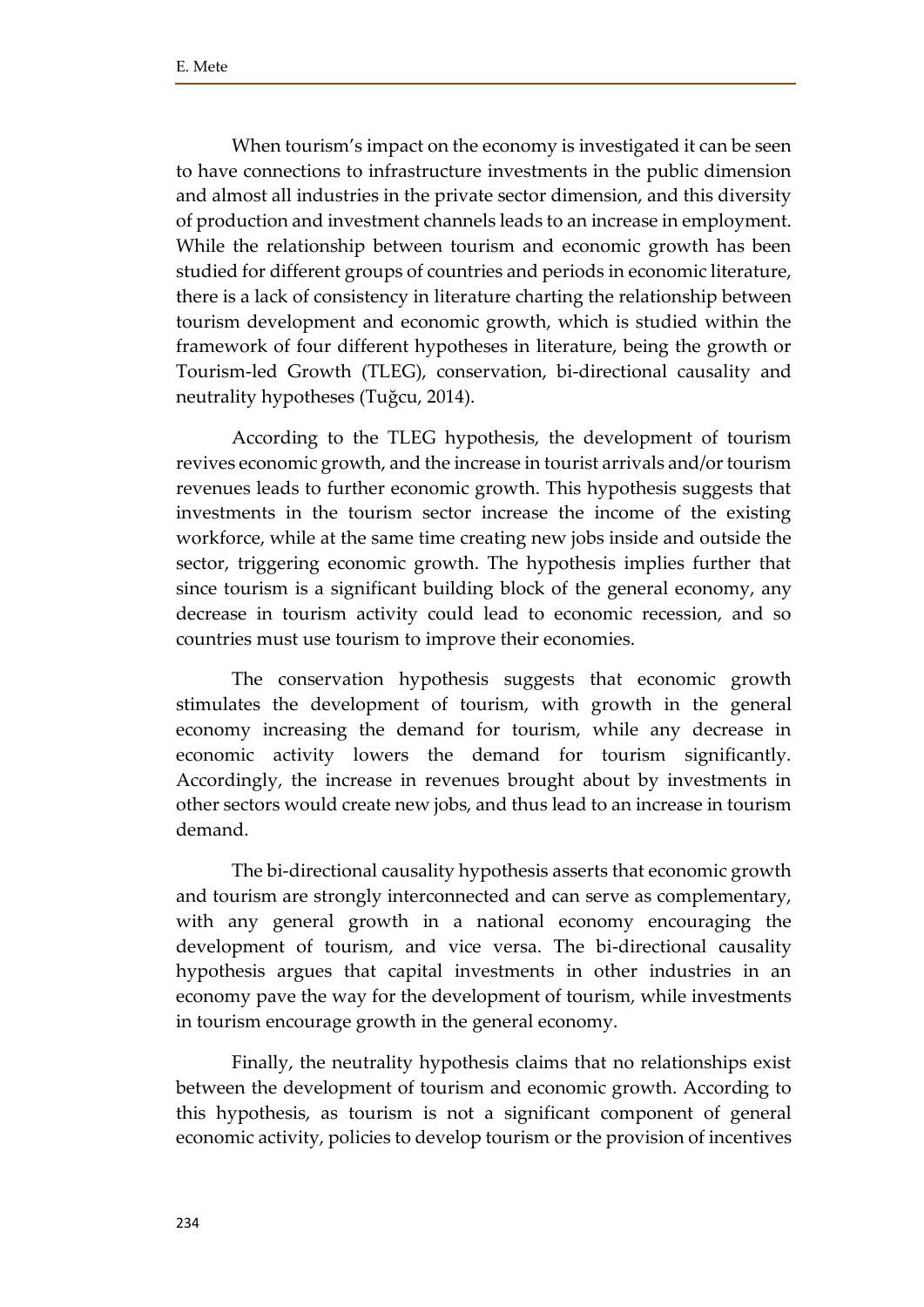to encourage tourism investments would not affect economic growth (Doğru & Bulut, 2018).

If tourism is to develop and contribute to economic development, certain factors must exist in the country in question, and one such factor, economic freedom, is the focus of the present study. In general, economic freedom refers to the ability to perform all economic activities including, primarily, production, investment, and consumption, without governmental intervention (Ceatano & Calerio, 2009; Tunçsiper & Biçen, 2014; Şahin, 2018). The Index of Economic Freedom (IEF) published by The Heritage Foundation determines the level of economic freedom of a country based on 12 social, political, and economic parameters.<sup>2</sup> Each parameter is scored on a scale of 0–100 according to its specific criteria, and the average is calculated to give the IEF. A higher score indicates a higher level of freedom (Miller et al., 2021). The level of economic freedom level can determine the number of tourists that arrive and the level of tourismfocused investments realized by a country.

The level of economic freedom can determine the number of tourists that visit and the level of tourism-focused investments made in a country. Tourists perceive countries with low levels of freedom as problematic for tourism, and travel anxiety may lead them to cancel their trip or to opt for other destinations. A low level of economic freedom may also have a negative effect on tourist experiences, creating a negative impression about the country (Akar & Özcan, 2020). Regarding the issue of tourism-focused investment growth, economic freedom would motivate not only local but also international investments, and when considered from this perspective, economic freedom would provide the opportunity to make effective use of resources; ensure the fulfillment of legal obligations, such as intellectual property rights and judicial independence; enable the application of stable macroeconomic policies; and encourage the enactment of business, credit and labor regulations that would ensure the regular processing of international procedures and commerce, thus contributing to an increase in investments (Anwar & Mughal, 2012; Şahin, 2018).

Freedom of investment, as a category of economic freedom, is the indicator of international capital movement in some way. Direct investments are portfolio investments that account for a significant proportion of the international movements of capital, prioritizing the

 $\overline{\phantom{a}}$ 

<sup>&</sup>lt;sup>2</sup> Property Rights, Government Integrity, Judicial Effectiveness, Tax Burden, Government Spending, Fiscal Health, Business Freedom, Labor Freedom, Monetary Freedom, Trade Freedom, Freedom of investment, Financial Freedom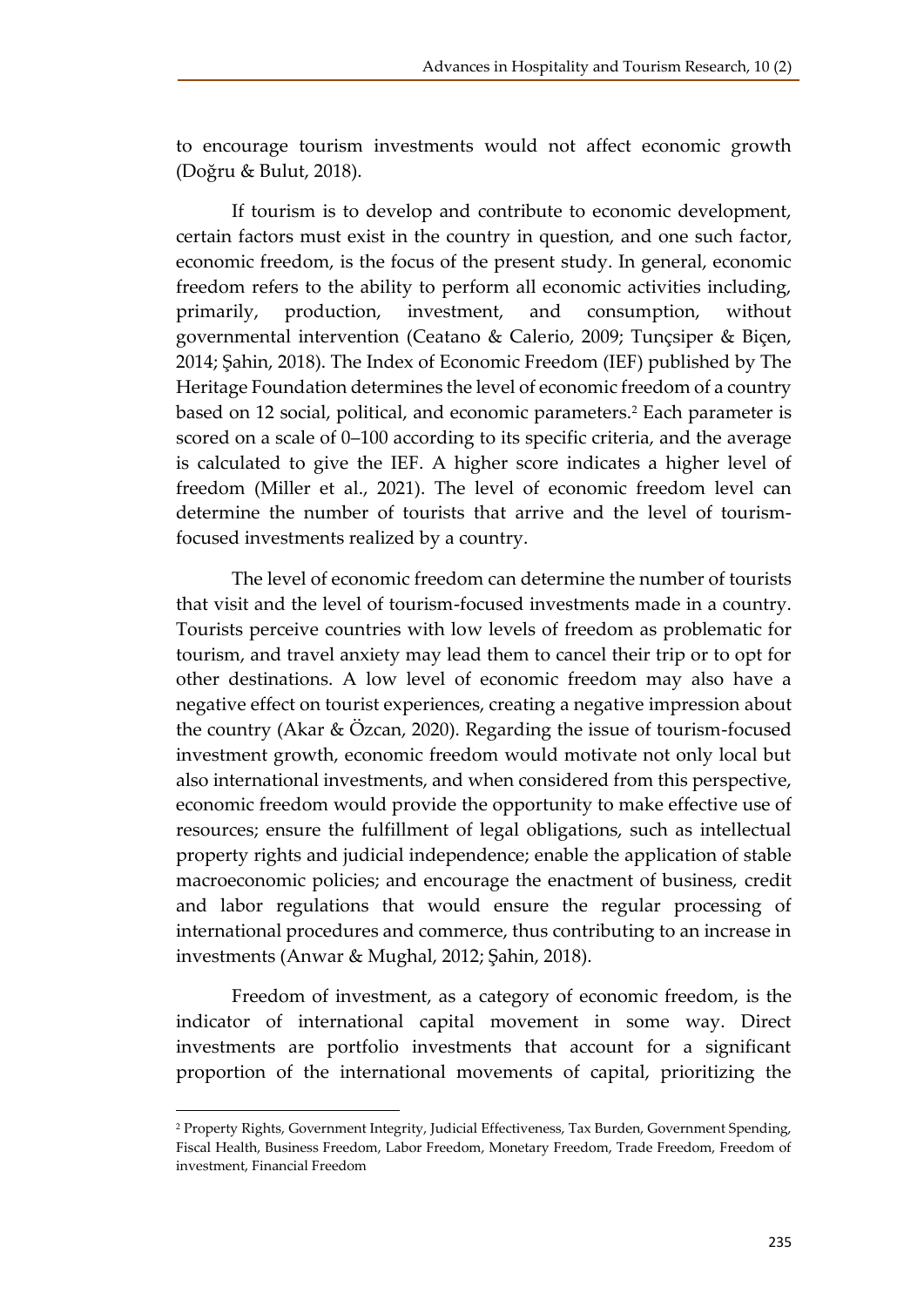suitability of the country to be invested in the conditions of a liberal economy. Negative factors such as different rules applied to investments by locals and foreigners, restrictions on profit transfers, and speculative activities in the financial and economic markets obstruct capital movements. In this regard, the investment freedom, the attitude of the country towards capital movements, the property rules and regulations, the investment restrictions applied in some sectors, and such instruments as controls on foreign exchange and the financial markets must be studied and calculated, as any unfavorable conditions in the said instruments decreases the freedom of investment index score, with a negative effect on all other investments, starting with tourism-focused investments. Economic freedom is broader in scope due to its social, political and legal dimensions, all of which influence tourist numbers, and consequently, tourism revenues. Freedom of investment, with its narrow scope, may affect all of the investments that can be made in a country.

In the present study, the relationship between economic freedom, investment freedom, and tourism and economic growth in 16 countries bordering the Mediterranean Sea is investigated for the 2006–2019 period, making use of a panel data analysis approach. The study's contribution to literature is in its contribution to the low number of studies to date identified in a review of literature on the relationship between labor, economic freedom, and tourism and economic growth. Freedom of investment, being the level of international mobility of capital, is also taken into account in the present study considering its contribution to increasing economic growth by supporting all investments, starting with tourismfocused investments. After the introduction of the study, the second section presents a review of the literature, while the third section introduces the adopted dataset approach. The fourth section presents an analysis of the results, while the study is concluded in the fifth and final section with the results and an evaluation of the study findings.

### **LITERATURE REVIEW**

The body of literature on tourism revenues and economic growth is still under comprehensive review for various countries and/or regions, making use of diverse empirical methods, due to the significant global increase in travel and tourism in recent years. In previous studies, the nexus between tourism and economic growth is analyzed based on four different hypotheses, as described in the introduction, which increases the interest in the subject.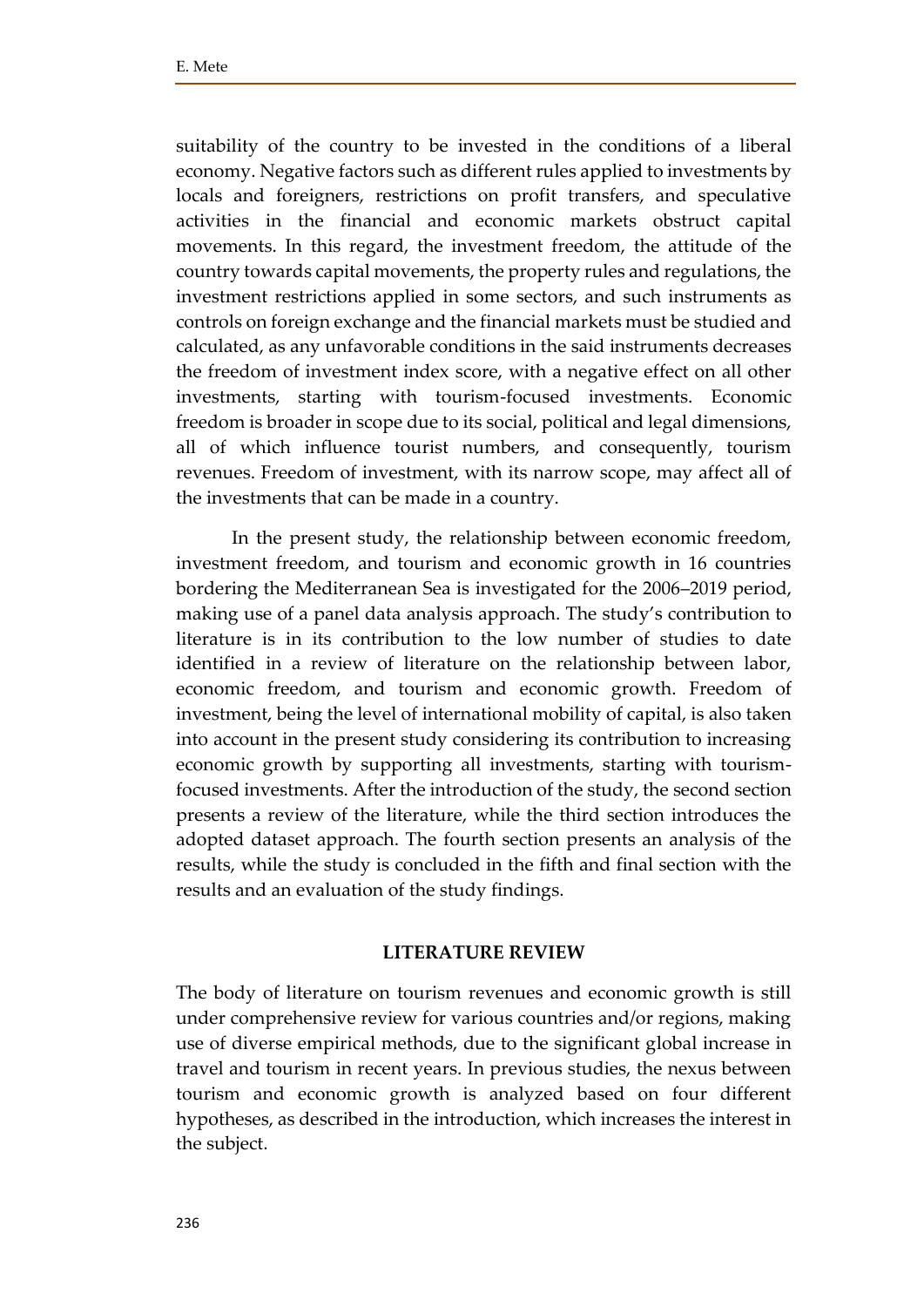In their study testing the TLEG hypothesis, Balaguer and Cantavella-Jorda (2002) carried out an analysis of Spain for the 1975–1997 period employing a co-integration analysis approach and found tourism to have a positive effect on growth in the period in question. Oh (2005) studied the relationship between economic growth and tourism in South Korea in the 1975–2001 period, employing a co-integration and causality analysis approach, and identified a causative relationship between economic growth and tourism. For their study of the relationship between economic growth and tourism in Turkey in the 1992–2006 period, Kızılgöl and Erbaykal (2008) carried out a causality analysis and identified a unidirectional causality from economic growth to tourism revenues. Samimi et al. (2011) assessed the relationship between tourism revenues and economic growth for 20 developing countries for the 1995–2009 period, carried out a P-VAR and causality analysis, and identified a long-term positive relationship between tourism and economic growth, as well as a bidirectional causative relationship.

In Chou's (2013) study of 10 transition economies for the 1988–2011 period assessing the relationship between tourism and economic growth, a panel causality test revealed no causality for Bulgaria Romania, and Slovenia; TLEG in Cyprus, Latvia, and Slovakia; bidirectional causality in Estonia and Hungary; and causality from growth to tourism in the Czech Republic and Poland. In his causality analysis of the relationship between tourism and economic growth in Mediterranean countries for the 1995–2010 period, Aslan (2013) reported the TLEG hypothesis to be relevant. For his study of the relationship between economic growth and tourism, Tuğcu (2014) assessed 21 countries bordering the Mediterranean from the Asian (4 countries), European (12 countries), and African (5 countries) continents in 1998–2011 period. Panel causality analysis was applied in the study and it was assessed in the framework of hypotheses, and it was concluded that there was no causality between tourism and economic growth in three of the Asian countries and all of the African countries, supporting the neutrality hypothesis, while in the European countries a causality relationship was established between tourism and economic growth in all but four of the studied European countries.

In the study of Malaysia by Tang and Tan (2015) for the 1991–2014 period, co-integration and causality analyses were conducted to test the TLEG hypothesis, from which it was determined that tourism and economic growth were co-integrated and that a unidirectional causality from tourism to economic growth existed. Yalçınkaya and Karabulut (2017) studied the impact of tourism revenues on economic growth in Turkey separately for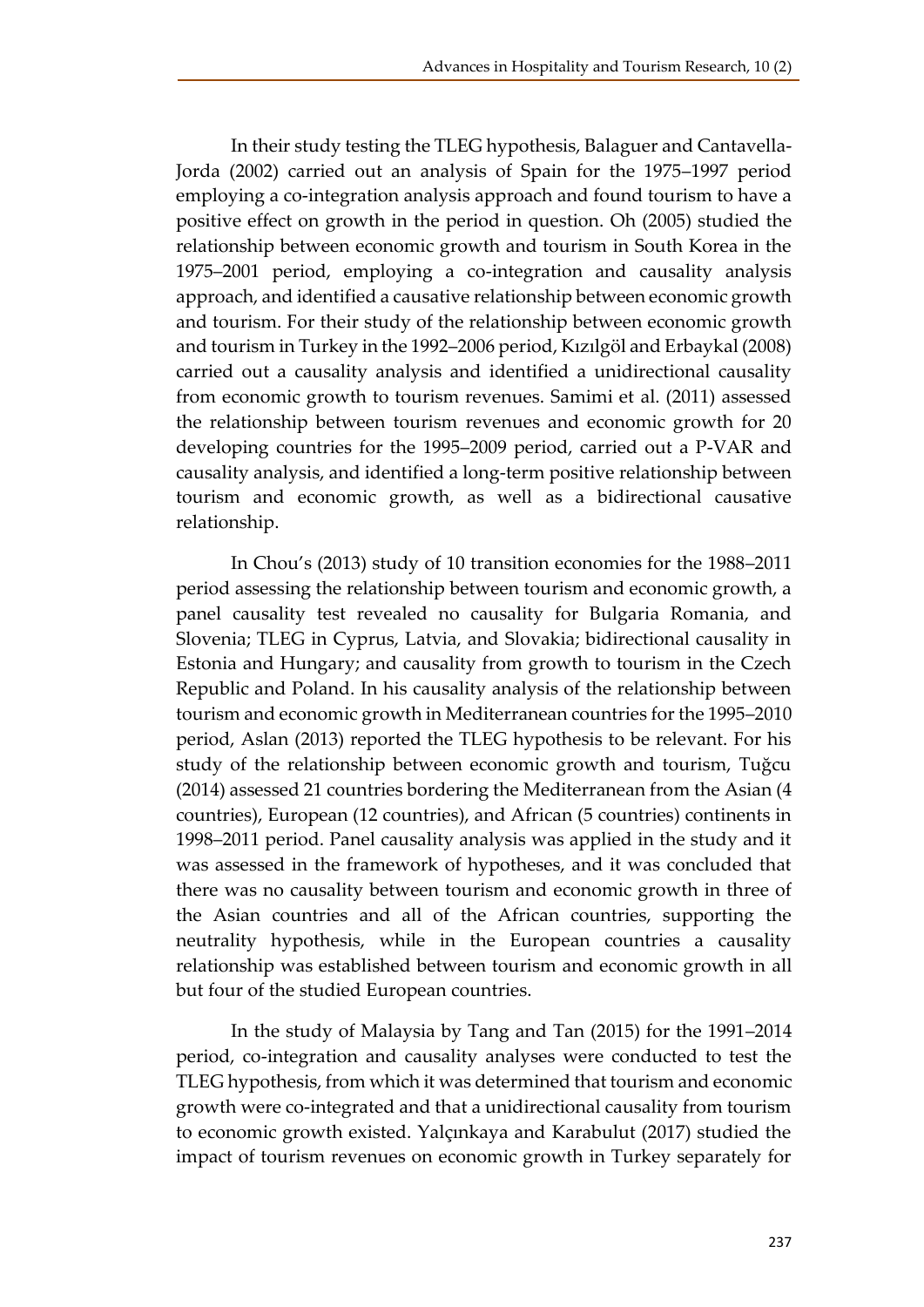the 1965–2016 and 1980–2016 periods. They concluded that tourism revenues had a positive impact on economic growth, with a greater impact noted in the 1980–2016 period. Furthermore, a causality analysis revealed no causality in the 1965–2016 period, but a bidirectional causality between tourism revenues and economic growth in the 1980–2016 period.

De Vita and Kyaw (2017) assessed the relationship between tourism and economic growth in 129 countries around the world for the 1995–2011 period, employing a generalized moment method that demonstrated that specialization in the tourism sector had decreasing returns in economic growth, especially in countries that had completed their financial development. Shahzad et al. (2017) studied the 10 countries that attract the highest number of tourists in the 1990–2015 period to test the validity of the TLEG hypothesis. The results of the analysis, for which a quantile-quantile regression model was applied, revealed a positive relationship between tourism and economic growth in all 10 countries, although the relationship was weaker for Germany and China.

Şahin (2018) studied the relationship between economic freedom and direct capital investments in the BRICS countries, applying a causality analysis for the 1995–2014 period, and identified causality from economic freedom to invest only in Turkey, with no causality relationship established for the other countries. Fahimi et al. (2018) studied the relationship between tourism, human capital, and economic growth in the 1995–2015 period for 10 small countries using a panel causality analysis, and reported identifying TLEG, tourism-led development of human capital, and human capital development-led growth. In their study, Doğru and Bulut (2018) assessed the relationship between tourism development and economic growth with panel causality analysis for two European countries based on 1996–2014 data, the results of which indicated the existence of bi-directional causality between increased tourism revenues and economic growth and revealed that the development of tourism and economic growth mutually revive each other.

Zortuk and Yıldız (2018) studied the relationship between economic growth and tourism in the E7 countries, and the results of their asymmetric causality analysis applied for the 1995–2016 period demonstrated the existence of a causal relationship between the two variables. Gövdeli (2018a) studied the relationship between economic freedom, tourism, and economic growth in his study of BRICS countries. Based on the results of a causality analysis conducted covering the 1995–2016 period, identified the existence of causality between economic freedom, tourism revenues, and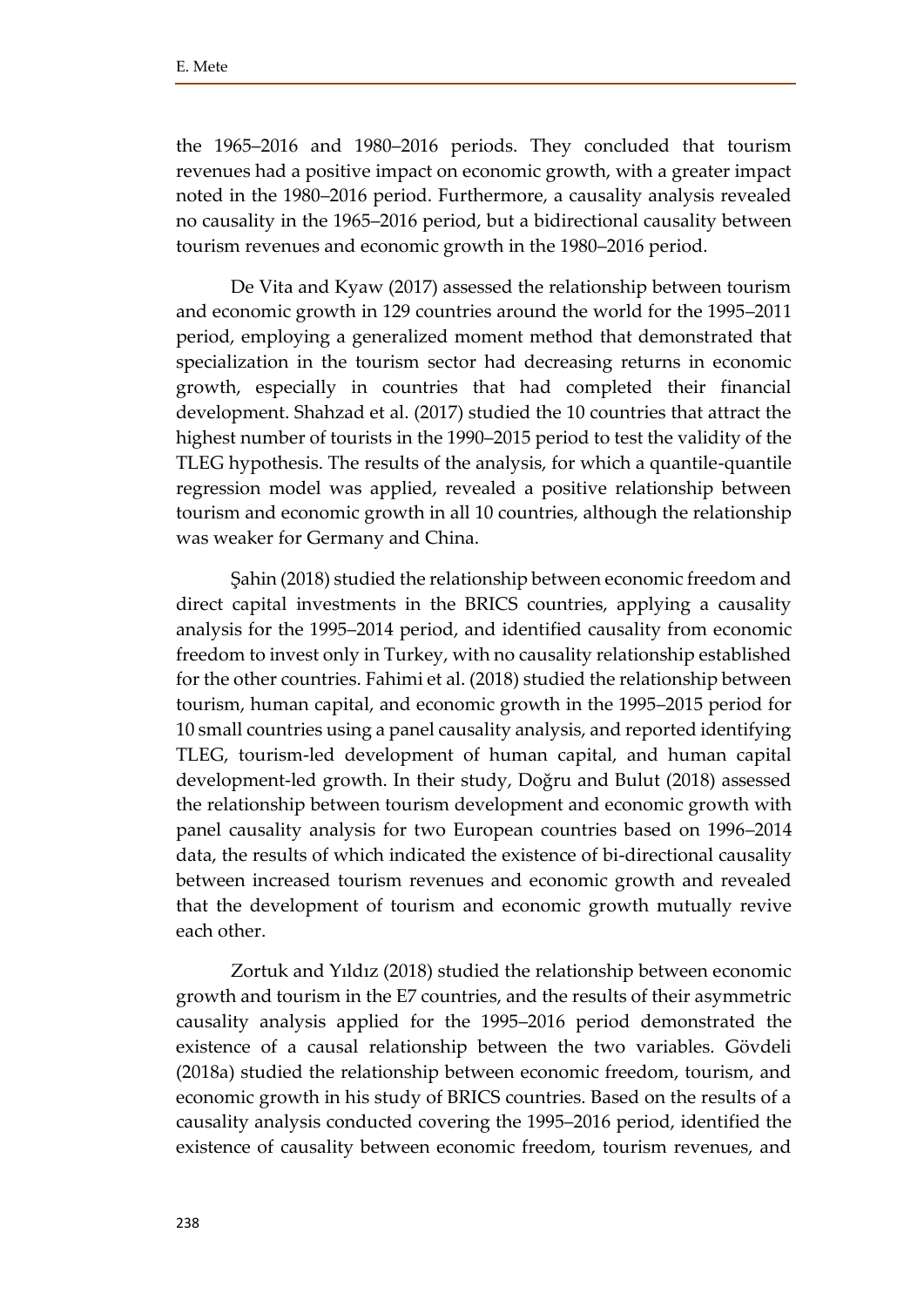economic growth. Gövdeli (2018b) studied the relationship between tourism, exports, and economic growth for Turkey in the 1963–2015 period, and it was determined from the results of co-integration and causality analyses that the three factors are co-integrated, that is, they liaise in the long term, although no causal relationship was found between tourism and economic growth. Altıner (2019) studied the relationship between tourism and economic growth for Turkey in the 1969-2018 period, applying an ARDL approach that revealed the existence of both a short- and long-term relationship between tourism and economic growth.

Pata (2020) studied the relationship between tourism revenues and the development of the tourism, industrial and service sectors in Turkey, applying a co-integration and causality analysis to data covering the 1963– 2017 period. The author determined that for Turkey, the TLEG hypothesis was valid for the agriculture and service sectors. Akar and Özcan (2020) studied the relationship between economic freedom and tourism in 32 OECD-member countries in the 1996–2017 period, the results of which showed that economic freedom had a significant effect on the number of tourists, while a causality analysis identified a bidirectional causality between economic freedom and the number of tourists.

Among the studies in literature, Balaguer and Cantavella-Jorda (2002), Aslan (2013), Tang and Tan (2015), Fahimi et al. (2018), and Pata (2020) all confirm the TLEG hypothesis; Zortuk and Yıldız (2018), Doğru and Bulut (2018), Yalçınkaya and Karabulut (2017) and Samimi et al. (2011) all confirm the feedback hypothesis; Oh (2005), and Kızılgöl and Erbaykal (2008) confirm the conservation hypothesis; and Gövdeli (2018) confirms the neutrality hypothesis.

# **DATASET AND METHODOLOGY**

In this study of the relationship between tourism revenue, economic growth, economic freedom, and investment freedom, the data of 16 countries bordering the Mediterranean Sea<sup>3</sup> for the 2006–2019 period were used. UNWTO, from where the tourism data used in the analysis were obtained, keeps data only from 2006, which limits the scope of the analysis. Furthermore, as the data of all Mediterranean countries were irregular, only 16 countries were included in the analysis. Generally, three variables are used in literature to measure the impact of tourism on economic growth

 $\overline{a}$ 

<sup>3</sup> Spain, France, Italy, Slovenia, Croatia, Albania, Turkey, Cyprus, Israel, Lebanon, Egypt, Greece, Malta, Tunisia, Algeria and Morocco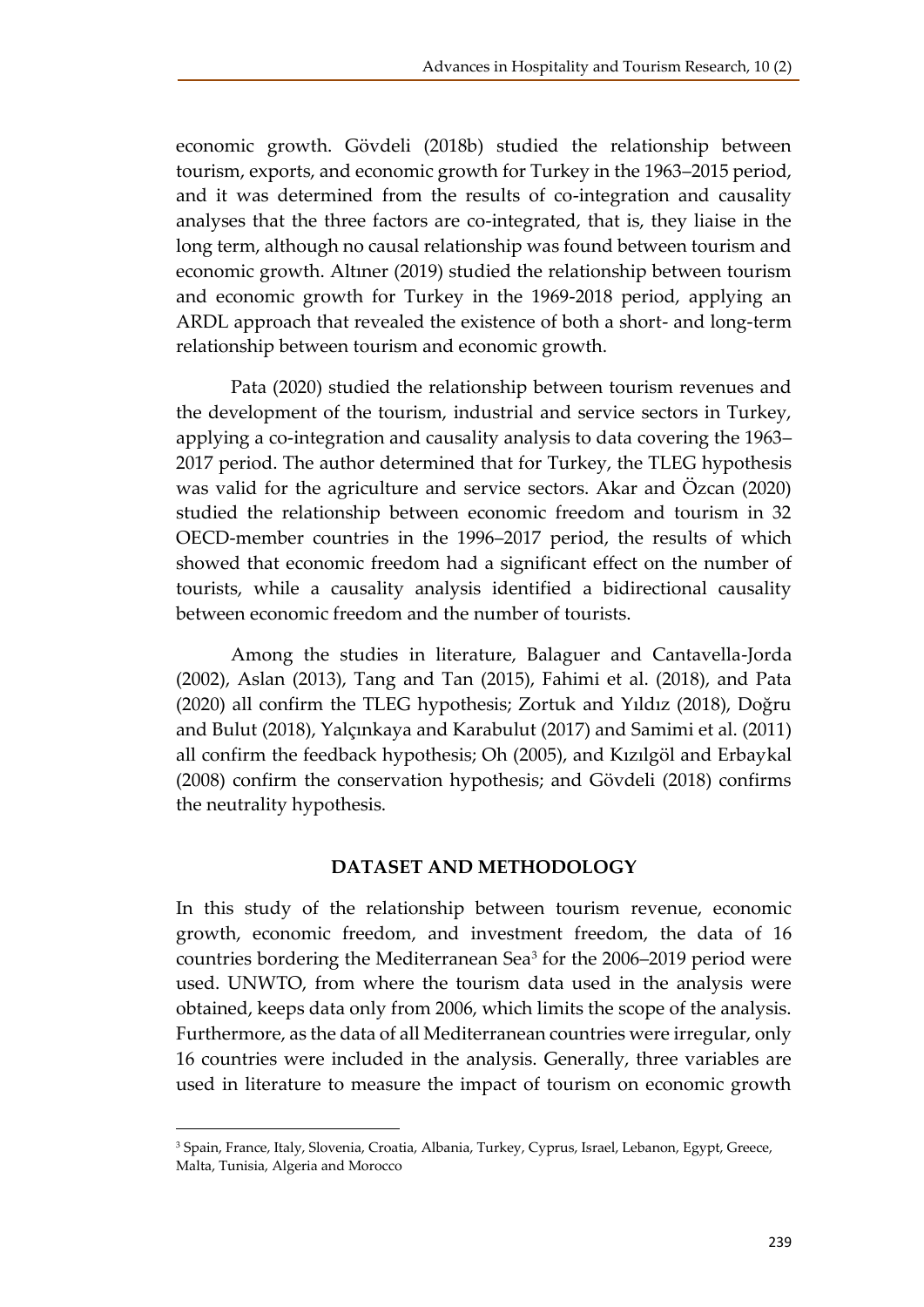and other economic indicators, being tourism revenues, tourism expenditures, and the number of arriving tourists. These three variables cannot be used in the same model as they are highly correlated, leading to problems of multicollinearity. The economic growth variable was included in the model as it represents the revenue dimension of the tourism economy in terms of value (fixed 2010 US\$), while the tourism revenues variable was included in the model due to its direct impact on economic growth (Shahzad et al. 2017; Balaguer & Cantavella-Jorda 2002; Fahimi et al. 2018; Tuğcu 2014; Doğru & Bulut 2018). The variables used in the study and subjected to a panel data analysis are presented in Table 1, along with explanations of the variables.

|  | Table 1. Dataset |  |
|--|------------------|--|
|  |                  |  |

| <b>Variable Code</b> | <b>Variable</b>                | Explanation        | Source                  |
|----------------------|--------------------------------|--------------------|-------------------------|
| <b>LGDP</b>          | GDP                            | Constant US\$ 2010 | <b>WDI</b>              |
| <b>LTOUR</b>         | <b>Tourism Revenues</b>        | Current US\$       | <b>UNWTO</b>            |
| <b>ECFREE</b>        | Economic Freedom               | Index value        | The Heritage Foundation |
| <b>INFREE</b>        | Investment Freedom Index value |                    | The Heritage Foundation |

Table 2 presents a summary of the descriptive statistics of every variable used. Each variable is based on 224 observations. For LGDP, LTOUR, ECFREE, and INFREE, the average values for the variables are 11.161, 9.804, 61.596, and 63.147 respectively. The standard deviations of the variables vary between 0.661 and 15.648.

| Table 2. Descriptive Statistics |  |
|---------------------------------|--|
|---------------------------------|--|

| <b>Variables</b> | Obs | Mean   | Std. Dev. | Min.  | Max.   |
|------------------|-----|--------|-----------|-------|--------|
| <b>LGDP</b>      | 224 | 11.161 | 0.746     | 9.900 | 12.473 |
| <b>LTOUR</b>     | 224 | 9.804  | 0.661     |       | 10.912 |
| <b>ECFREE</b>    | 224 | 61.596 | 5.498     | 44.7  | 73.3   |
| <b>INFREE</b>    | 224 | 63.147 | 15.648    | 20    | 85     |

Table 3 presents the correlation matrix of the variables. The relationship between the economic growth variable, and the tourism revenues and freedom of investment variables are positive, while the relationship between economic growth and economic freedom is negative.

| Table 3. Correlation Matrix |  |  |  |
|-----------------------------|--|--|--|
|-----------------------------|--|--|--|

|               | <b>LGDP</b> | <b>LTOUR</b> | <b>ECFREE</b> | <b>INFREE</b> |
|---------------|-------------|--------------|---------------|---------------|
| <b>LGDP</b>   |             |              |               |               |
| <b>LTOUR</b>  | 0.7340      |              |               |               |
| <b>ECFREE</b> | $-0.0326$   | 0.2491       |               |               |
| <b>INFREE</b> | 0.1557      | 0.4318       | 0.6665        |               |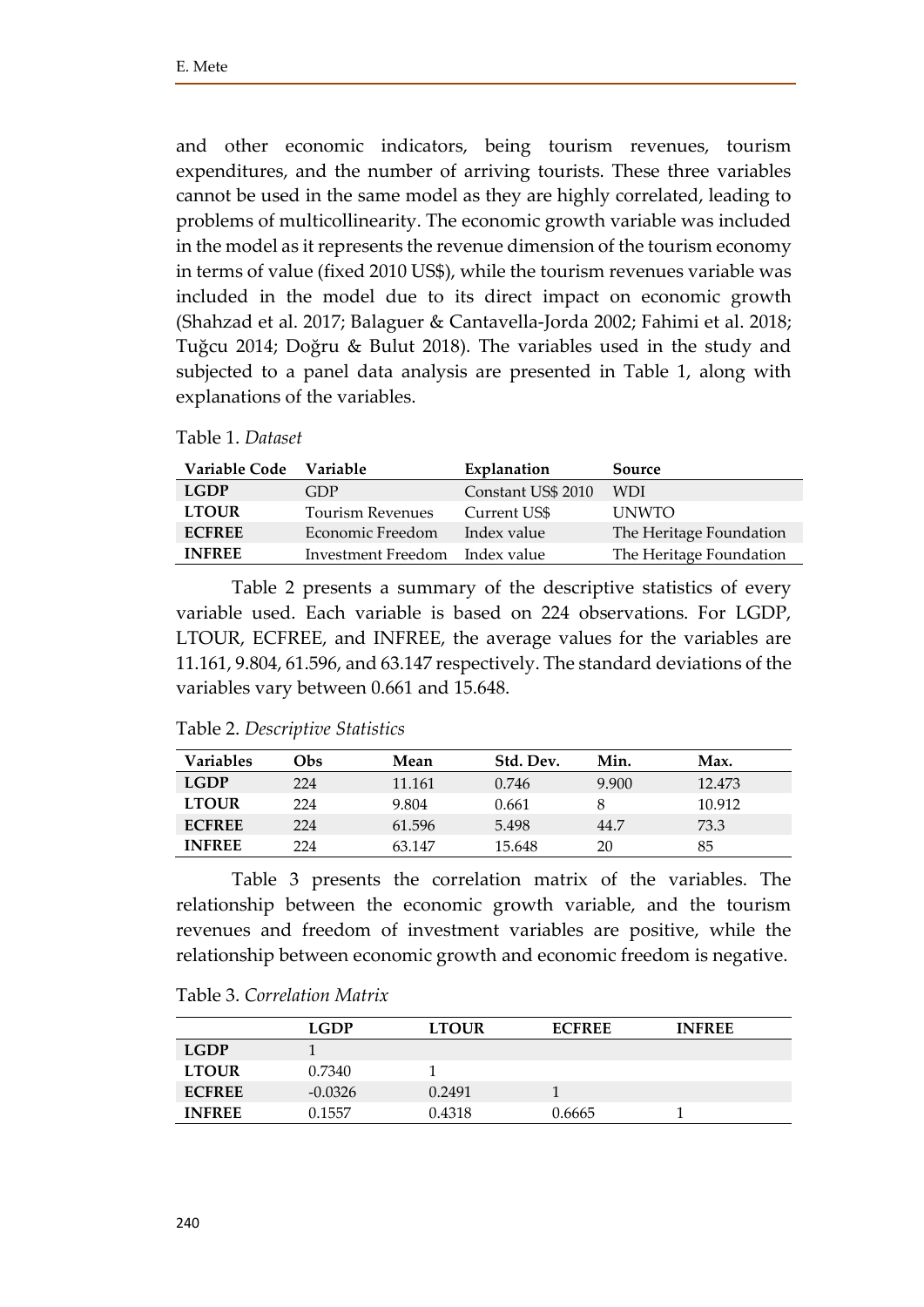The model established to identify the relationship between economic freedom, investment freedom, tourism and economic growth with a natural logarithm of variables is as follows:

$$
LGDP_{it} = \beta_0 + \beta_1 LTOUR_{it} + \beta_2 ECFREE_{it} + \beta_3 INFREE_{it} + \varepsilon_{it}
$$
\n
$$
\tag{1}
$$

Subindices at variables, *i* represents countries, *t* represents time, and *ε* represents the error term. Whether the variable sets are static or not is important for the reliability of results due to the false regression problem. In the panel data analysis, static data sets were tested using unit root tests, separated as first and second generation. Which of the first- and secondgeneration unit root tests were to be used was determined by an inter-unit correlation (cross-sectional dependency) test. Cross-sectional dependency was determined from a Breusch and Pagan (1980) LM test and Pesaran's (2004) test. Whether the unit dimension (N) was larger or smaller than the time dimension (T) determines which test is to be used. The most appropriate test in the event of  $N>T$  is Pesaran's (2004) test. The Pesaran (2004) CD test is as follows:

$$
CD = \left(\frac{2T}{N(N-1)}\right) \sum_{i=1}^{N-1} \sum_{j=i+1}^{N-1} (\hat{p}_{ij} - 1) \sim N(0,1) \tag{2}
$$

After the determination of cross-sectional dependency, the stationarity of the series is tested with a suitable unit root test. For the analysis, a second-generation unit root test, defined as a co-integrated augmented Dickey-Fuller (CADF) test, as developed by Pesaran (2007), was used due to the existence of cross-sectional dependency. The CADF test statistic is used to produce an augmented version of the Im Pesaran and Shin (IPS) statistic and the cross-sectional augmented version of the IPS test. The CIPS statistic is as follows:

$$
CIPS = N^{-1} \sum_{i=1}^{N} CADF_i
$$
\n
$$
(3)
$$

t value of the Pesaran CADF unit root test that is tested by Pesaran (2007) to be valid when  $N>T$  and  $N < T$  is as follows:

$$
t_1(N,T) = \frac{\Delta Y_i' \overline{M}_w Y_{i-1}}{\hat{\sigma}(Y_{i-1}' \overline{M}_w Y_{i-1})^{1/2}}
$$
\n(4)

For series in a stationary state after the unit root test has been determined and applied based on the results of a cross-sectional dependency test, a panel causality analysis can be carried out. To determine which causality analysis should be applied, however, it must first be identified whether the constant and slope parameters are homogenous or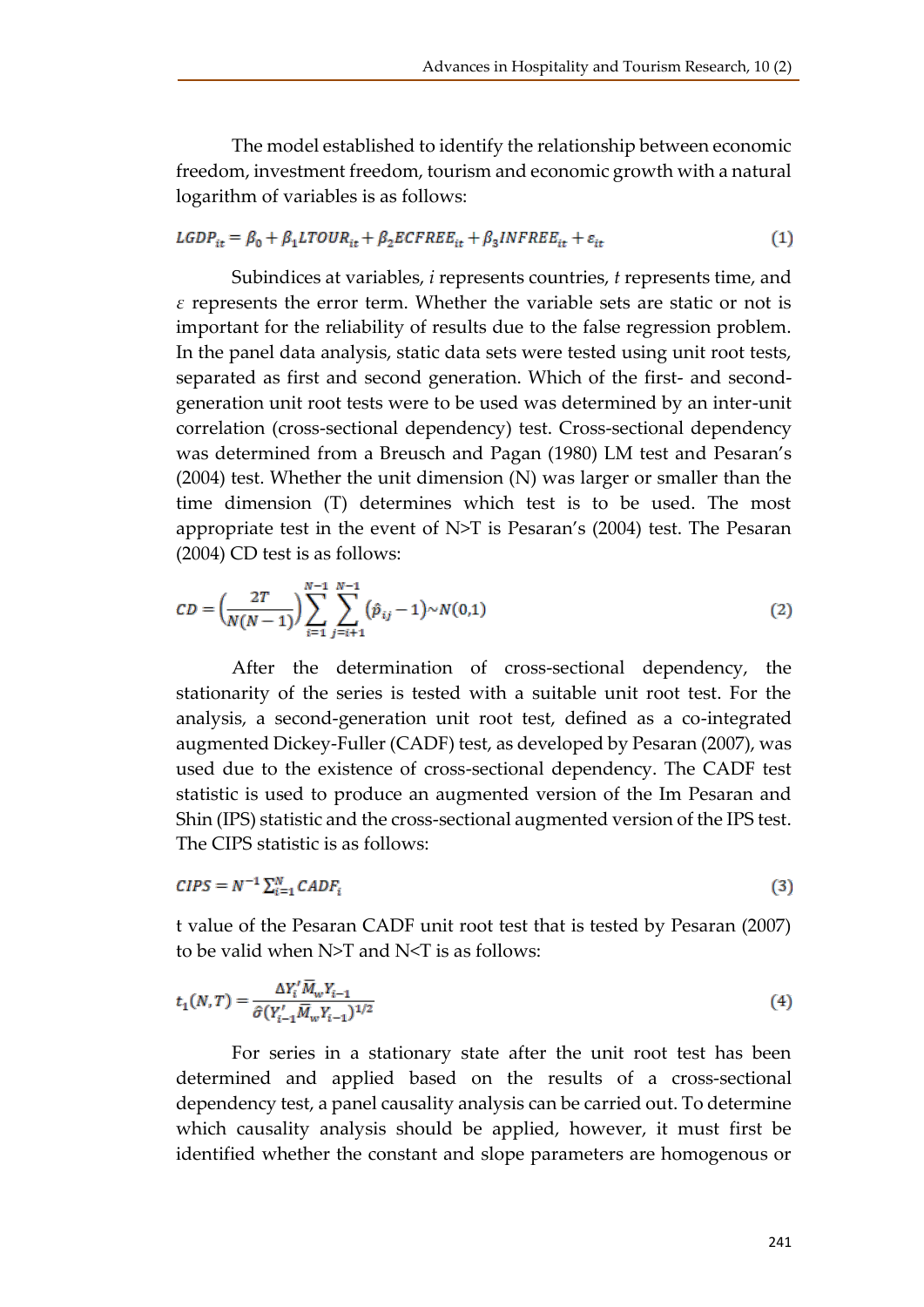heterogeneous. An appropriate causality analysis would be determined based on homogeneity. Pesaran and Yamagata (2008) determined that if the case unit dimension is larger than the time dimension, a Delta test is most appropriate for the determination of homogeneity. The Pesaran and Yamagata' (2008) delta test statistic is as follows:

$$
\widehat{\Delta} = \sqrt{N}^{\frac{N^{-1}S - k}{\sqrt{2k}}} \tag{5}
$$

$$
\hat{\Delta}_{adj} = \sqrt{N} \frac{N^{-1} \mathcal{S} - E(\check{Z}_{it})}{\sqrt{Var(\check{Z}_{it})}}
$$
(6)

As the series have cross-sectional dependency, are stationary and have heterogeneous slope parameters, a Dumitrescu and Hurlin (2012) panel causality analysis may be preferred as the most suitable causality analysis approach. A Dumitrescu and Hurlin (2012) panel causality analysis is also preferred for giving different statistics for N>T and N<T situations. Accordingly, the Wald statistic, found by dividing the means of each crosssectional unit by itself, the  $\binom{Z_{N,T}^{HNC}}{N}$  statistic with asymptotic distribution used in N  $\leq$ T situations, and the  $\binom{Z_N^{HNC}}{N}$  statistic with semi-asymptotic distribution used in T<N situations are as follows:

$$
W_{N,T}^{Hnc} = \frac{1}{N} \sum_{i=1}^{N} W_{i,T}
$$
 (7)

$$
Z_N^{HNC} = \frac{\sqrt{N \left[W_{N,T}^{HNC} - N^{-1} \sum_{i=1}^N E(W_{i,T})\right]}}{\sqrt{N^{-1} \sum_{i=1}^N Var(W_{i,T})}}
$$
(8)

$$
Z_{N,T}^{HNC} = \sqrt{\frac{N}{2K} \left( W_{N,T}^{HNC} - K \right)}
$$
\n(9)

The hypotheses suggested in this study according to tests and analyses that are theoretically explained are as follows:

Hypothesis 1 (H1): Increases in tourism revenues increase economic growth.

Hypothesis 2 (H2): Positive developments in economic freedom increase economic growth.

Hypothesis 3 (H3): Positive developments in economic freedom increase tourism revenues.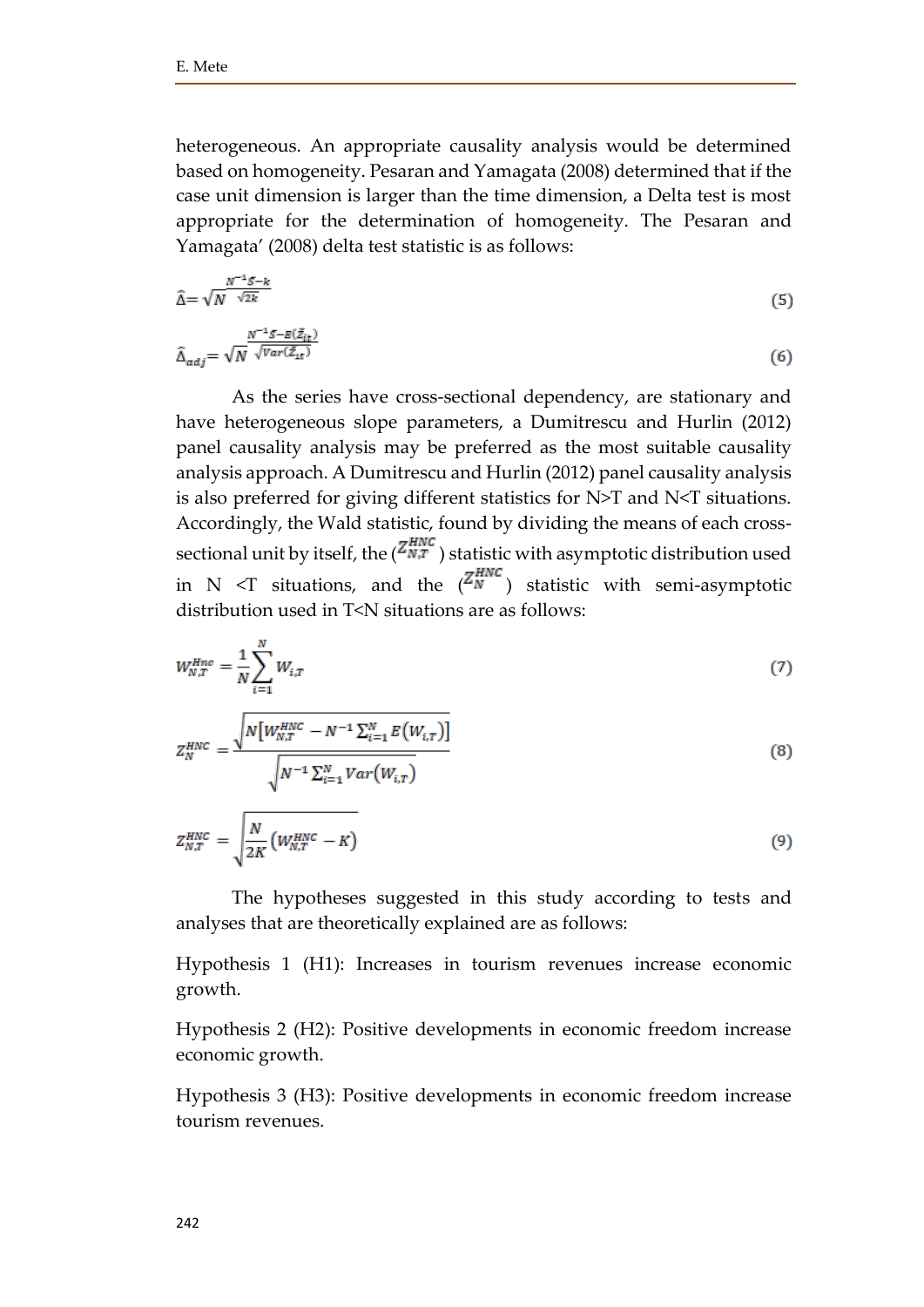Hypothesis 4 (H4): Positive developments in freedom of investment increase economic growth.

Hypothesis 5 (H5): Positive developments in freedom of investment increase tourism revenues.

### **ANALYSIS RESULTS**

In the first stage of the analysis, the existence of cross-section dependence was tested with a Pesaran (2004) CD test, the results of which are presented in Table 4.

Table 4. *Test Results of Cross-Sectional Dependence*

| <b>Variables</b> | <b>CD</b> Test | Coefficient | P value  |
|------------------|----------------|-------------|----------|
| <b>LGDP</b>      |                |             |          |
| <b>LTOUR</b>     | 3.83           | 0.094       | $0.000*$ |
| <b>ECFREE</b>    |                |             |          |
| <b>INFREE</b>    |                |             |          |

\*indicates a 1% level of significance.

According to results presented in Table 2, interunit correlation, that is, cross-section dependence, was determined for the whole model, with a Correlation coefficient of 0.09. After the cross-section dependence was determined, cross-section augmented Im Pesaran and Shin (CIPS) panel unit root tests were selected from among the second-generation unit root tests for the determination of stationarity, the results of which are presented in Table 5.

|                  |          |               |          | Level values                |            |            |
|------------------|----------|---------------|----------|-----------------------------|------------|------------|
| <b>Variables</b> | t-bar    | $\text{cv}10$ | cv5      | cv1                         | $Z[t-bar]$ | P value    |
| <b>LGDP</b>      | $-1.660$ | $-2.110$      | $-2.220$ | $-2.450$                    | 0.182      | 0.572      |
| <b>LTOUR</b>     | $-1.155$ | $-2.110$      | $-2.220$ | $-2.450$                    | 2.035      | 0.979      |
| <b>ECFREE</b>    | $-1.330$ | $-2.110$      | $-2.220$ | $-2.450$                    | 1.395      | 0.918      |
| <b>INFREE</b>    | $-2.126$ | $-2.110$      | $-2.220$ | $-2.450$                    | $-1.527$   | $0.063***$ |
|                  |          |               |          | <b>Values of difference</b> |            |            |
| <b>LGDP</b>      | $-2.485$ | $-2.110$      | $-2.220$ | $-2.450$                    | $-2.844$   | $0.002*$   |
| <b>LTOUR</b>     | $-2.466$ | $-2.110$      | $-2.220$ | $-2.450$                    | $-2.776$   | $0.003*$   |
| <b>ECFREE</b>    | $-2.871$ | $-2.110$      | $-2.220$ | $-2.450$                    | $-4.262$   | $0.000*$   |
| <b>INFREE</b>    | $-2.549$ | $-2.110$      | $-2.220$ | $-2.450$                    | $-3.079$   | $0.001*$   |

Table 5. *Unit Root Test Results*

Note 1: \*, \*\*\* indicate 1% and 10% levels of significance, respectively.

Note 2: Only constant and lags (1) are considered.

Based on results presented in Table 5, in level values, the absolute tbar values of all variables other than the (INFREE) variable were smaller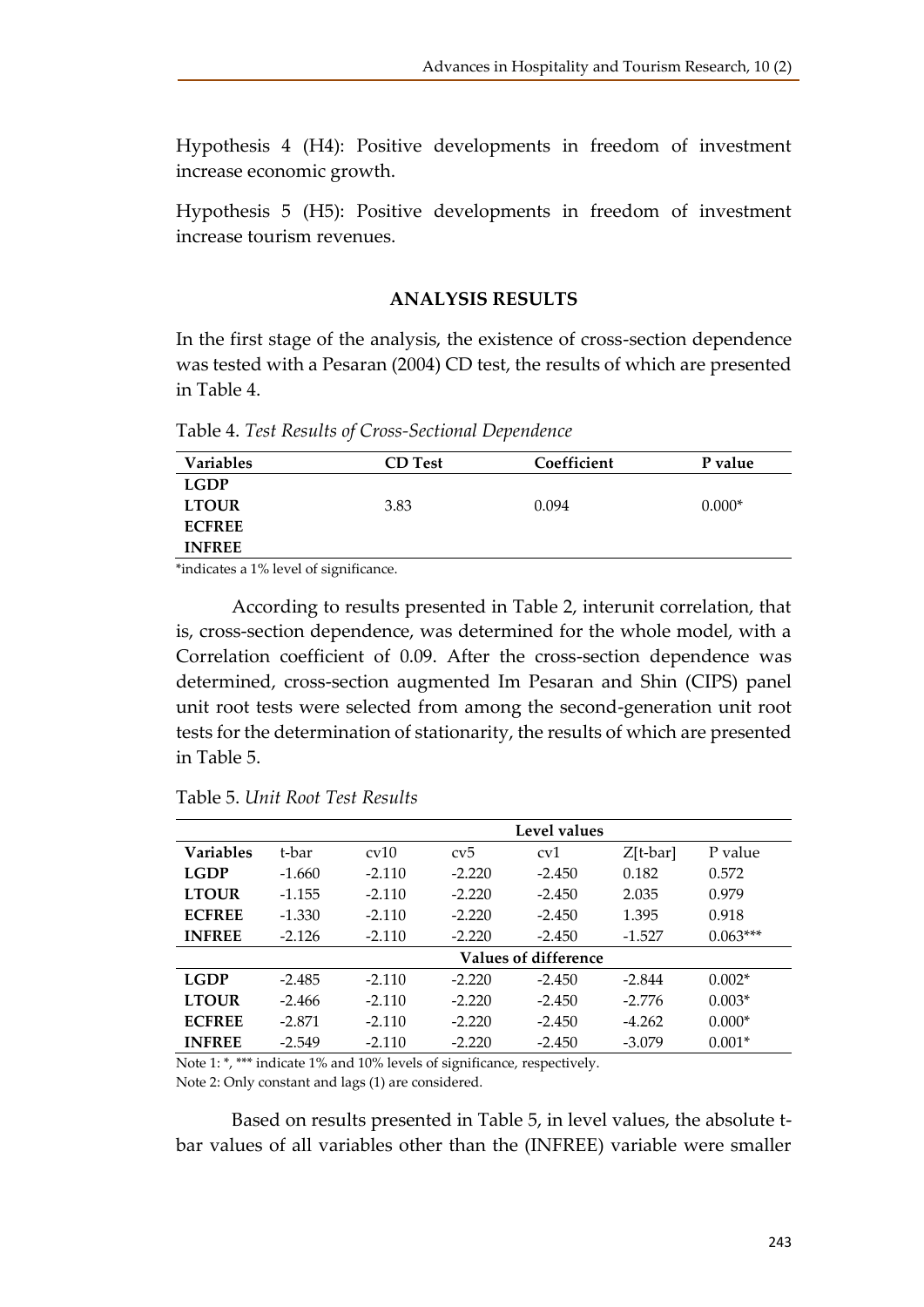than the cv10, cv5, and cv1 critical values, which led to the determination that they were not stationary, and the probability value of the Z[t-bar] statistic was also determined to be non-stationary. The absolute value of the INFREE variable was higher than the cv10 critical value and was thus stationary at level. When the values of different variables were considered, it was noted that the absolute values of all valuables were higher than the cv10, cv5, and cv1 critical values, while the probability value of the Z[t-bar] statistic suggested that the series was stationary. After the series was made stationary, the Delta test suggested by Pesaran and Yamagata (2008) in N>T cases was conducted to test the homogeneity of the constant and slope parameters. The results of the test are given in Table 6.

Table 6. *Results of Homogeneity Test*

| Delta Test | <b>Statistic</b> | P value  |
|------------|------------------|----------|
| $\sim$     | 8.731            | $0.000*$ |
| ÷<br>→adj  | 10.890           | $0.000*$ |

\* indicates 1% level of significance.

According to statistical results given in Table 6, the constant and slope parameters were determined to be heterogeneous. Constraints of existence of cross-sectional dependence, stationarity of series and heterogeneous slope and constant parameters enable the application of a Dumitrescu and Hurlin (2012) panel causality analysis, the results of which are given in Table 7.

Table 7. *Results of Dumitrescu and Hurlin (2012) panel causality analysis (Results from General Panel)*

|                |               |                | W-Stat     | Z-bar Stat | Prob   | Causality |
|----------------|---------------|----------------|------------|------------|--------|-----------|
| dLGDP          | ≠>            | <b>dLTOUR</b>  | 1.7486     | $-0.9633$  | 0.3354 | No        |
| <b>dLTOUR</b>  | $\Rightarrow$ | dLGDP          | $2.4457**$ | 2.0175     | 0.0436 | Yes       |
| dLGDP          | ≠>            | <b>AECFREE</b> | 3.3548     | 0.2731     | 0.7848 | No        |
| <b>dECFREE</b> | ≠>            | dLGDP          | 3.5732     | 0.4413     | 0.6590 | No        |
| dLGDP          | $\Rightarrow$ | <b>INFREE</b>  | $5.8193*$  | 7.8847     | 0.0000 | Yes       |
| <b>INFREE</b>  | $\Rightarrow$ | dLGDP          | $6.1537**$ | 2.4277     | 0.0152 | Yes       |
| <b>dLTOUR</b>  | $\Rightarrow$ | <b>INFREE</b>  | 2.6389**   | 2.3535     | 0.0186 | Yes       |
| <b>INFREE</b>  | ≠>            | dLTOUR         | 2.5282     | $-0.3632$  | 0.7165 | No        |
| <b>dLTOUR</b>  | ≠>            | <b>dECFREE</b> | 1.3198     | 0.0593     | 0.9527 | No        |
| <b>dECFREE</b> | ≠>            | <b>dLTOUR</b>  | 1.9809     | $-0.7845$  | 0.4327 | No        |

\*, \*\* indicate 1% and 5% levels of significance, respectively.

It was determined from the results of the analysis presented in Table 7 that tourism revenues (LTOUR) are a cause of economic growth (LGDP); that a bi-directional causality exists between investment freedom (INFREE) and economic growth (LGDP), that is, they are mutually dependent; that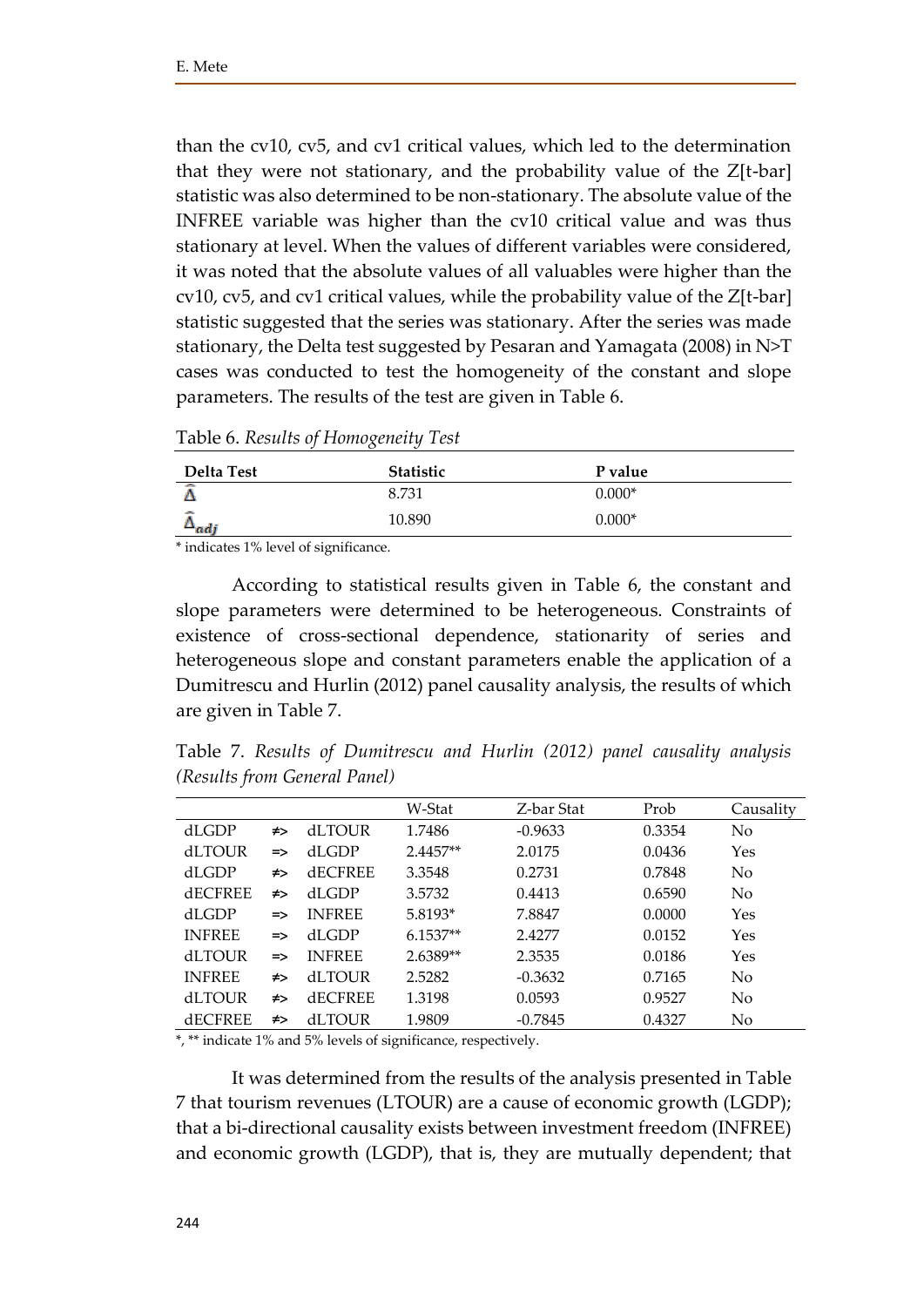tourism revenues (LTOUR) are the cause of investment freedom (INFREE). An analysis of the results of the panel validates the H1 and H4 hypotheses suggested in this study. The country-specific causality relationship results identified in the general panel are presented in Table 8.

|                | $LTOUR \Rightarrow LGDP$ |                    | $LGDP \Rightarrow LTOUR$ |
|----------------|--------------------------|--------------------|--------------------------|
|                | W-Stat                   | Hypothesis         | W-Stat                   |
| Spain          | 1.20                     | Neutrality         | 0.23                     |
| France         | $8.32**$                 | Tourism-Led Growth | 0.34                     |
| <b>Italy</b>   | 2.98                     | Neutrality         | 0.31                     |
| Slovenia       | 0.95                     | Neutrality         | 0.54                     |
| Croatia        | 1.57                     | Conservation       | $7.41***$                |
| <b>Albania</b> | 2.21                     | Neutrality         | 2.75                     |
| Turkey         | $4.14***$                | Tourism-Led Growth | 0.13                     |
| Cyprus         | $3.52***$                | Tourism-Led Growth | 0.01                     |
| <b>Israel</b>  | 3.15                     | Neutrality         | 0.84                     |
| Lebanon        | $6.33**$                 | Tourism-Led Growth | 1.02                     |
| Egypt          | 0.55                     | Neutrality         | 1.19                     |
| Greece         | 0.68                     | Neutrality         | 5.95                     |
| Malta          | 1.18                     | Neutrality         | 2.68                     |
| Tunisia        | 0.10                     | Neutrality         | 2.61                     |
| Algeria        | 0.09                     | Neutrality         | 0.01                     |
| <b>Morocco</b> | 2.09                     | Neutrality         | 1.89                     |

Table 8. *Causality Results of Tourism Revenue-Economic Growth According to Units* 

\*, \*\*, and \*\*\* indicate 1%, 5% and 10% levels of significance, respectively.

According to the results presented in Table 8;

- The countries in which tourism revenues were the cause of economic growth were France, Turkey, Cyprus, and Lebanon. In these countries, the TLEG hypothesis and the H1 hypothesis were validated.
- In Croatia, economic growth was determined to be the cause of tourism revenues, and thus the conservation hypothesis was deemed valid.
- In other countries, no relationship was identified between economic growth and tourism revenues, thus the neutrality hypothesis was valid.

The unit-specific causality relationships between economic freedom, investment freedom, tourism revenues, and economic growth are presented in Table 9. According to results presented in Table 9,

- In France, Italy, Slovenia, Croatia, Cyprus, and Greece, economic growth was determined to be the cause of investment freedom,
- In Italy, Croatia, and Malta, investment freedom was determined to be the cause of economic growth, and the H4 hypothesis was thus valid,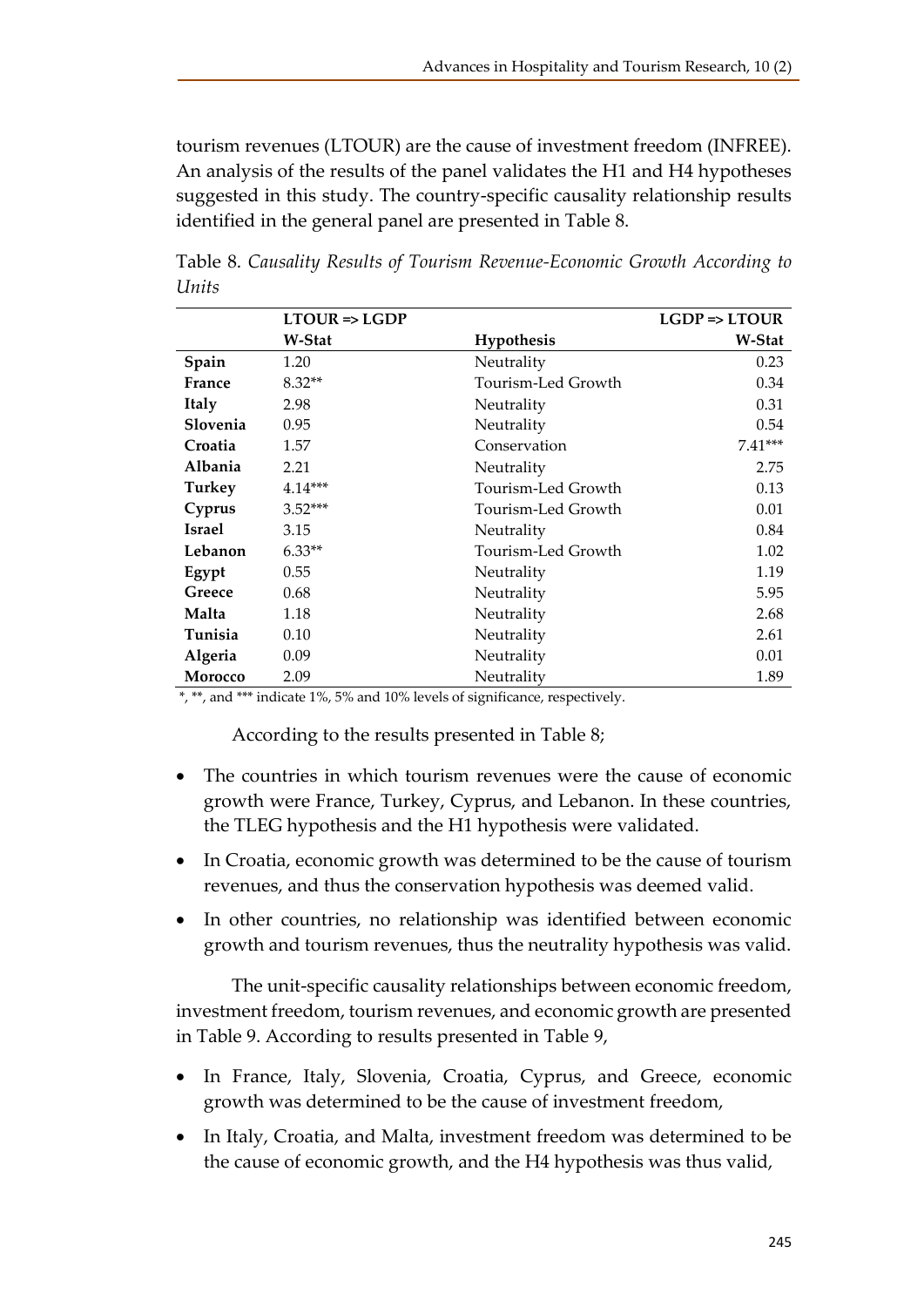- In Slovenia, Croatia, Greece, Malta, and Morocco, tourisms revenues were determined as the cause of investment freedom, and the H5 hypothesis was thus valid,
- In Croatia and Lebanon, investment freedom was determined to be the cause of tourism revenues, and the H5 hypothesis was thus valid,
- Only in Turkey was economic growth the cause of economic freedom,
- In Lebanon and Tunisia, economic freedom was determined to be the cause of economic growth, and the H2 hypothesis was thus valid,
- In Cyprus and Israel, tourism revenues were determined to be the cause of economic freedom,
- In no country was economic freedom determined to be the cause of tourism revenues.

|               | <b>LGGDP</b>  | <b>INFREE</b> | <b>LTOUR</b>  | <b>INFREE</b> | <b>LGDP</b>   | <b>ECFREE</b> | <b>LTOUR</b>  | <b>ECFREE</b> |
|---------------|---------------|---------------|---------------|---------------|---------------|---------------|---------------|---------------|
|               | $\Rightarrow$ | $\Rightarrow$ | $\Rightarrow$ | $\Rightarrow$ | $\Rightarrow$ | $\Rightarrow$ | $\Rightarrow$ | ≠>            |
|               | <b>INFREE</b> | <b>LGDP</b>   | <b>INFREE</b> | <b>LTOUR</b>  | <b>ECFREE</b> | <b>LGDP</b>   | <b>ECFREE</b> | <b>LTOUR</b>  |
|               | W-Stat        | W-Stat        | W-Stat        | W-Stat        | W-Stat        | W-Stat        | W-Stat        | W-Stat        |
| Spain         | 0.17          | 6.56          | 0.01          | 4.95          | 0.11          | 1.09          | 0.18          | 3.24          |
| France        | $7.92**$      | 6.87          | 0.65          | 4.07          | 0.57          | 5.89          | 0.01          | 0.57          |
| Italy         | $27.00*$      | 34.92*        | 1.57          | 1.35          | 2.80          | 0.38          | 0.46          | 4.74          |
| Slovenia      | $11.25*$      | 5.92          | $3.77***$     | 0.36          | 1.25          | 0.06          | 2.46          | 0.05          |
| Croatia       | $29.70*$      | $11.68**$     | $6.61**$      | $7.26***$     | 5.56          | 1.83          | 0.71          | 2.32          |
| Albania       | 0.01          | 4.77          | 1.57          | 0.93          | 5.02          | 0.18          | 0.98          | 2.66          |
| Turkey        | 0.50          | 0.95          | 0.81          | 0.26          | 18.98*        | 1.40          | 1.19          | 0.29          |
| Cyprus        | $4.36***$     | 0.25          | 0.04          | 4.04          | 2.42          | 4.11          | $4.14***$     | 2.07          |
| <b>Israel</b> | 1.65          | 5.54          | 1.03          | 0.71          | 0.43          | 0.76          | $3.23***$     | 3.19          |
| Lebanon       | 0.90          | 5.00          | 0.81          | $11.90**$     | 2.80          | $19.72*$      | 0.14          | 2.43          |
| Egypt         | 0.26          | 0.12          | 0.52          | 0.09          | 2.87          | 1.79          | 2.96          | 2.29          |
| Greece        | $6.31**$      | 3.16          | $9.44**$      | 2.03          | 2.91          | 4.39          | 0.22          | 1.51          |
| Malta         | 1.03          | $6.93***$     | $10.35*$      | 0.80          | 4.37          | 1.04          | 2.00          | 2.91          |
| Tunisia       | 0.16          | 2.74          | 0.16          | 0.69          | 1.54          | 7.97***       | 0.09          | 0.82          |
| Algeria       | 0.77          | 0.16          | 0.03          | 0.37          | 1.36          | 0.86          | 1.85          | 0.88          |
| Morocco       | 1.06          | 2.83          | $4.79***$     | 0.57          | 0.62          | 5.63          | 0.42          | 1.67          |

Table 9. *Causality Results of Economic Freedom-Investment Freedom-Economic Growth by Units*

\*, \*\*, and \*\*\* indicate 1%, 5% and 10% levels of significance, respectively.

# **CONCLUSIONS**

The existence of a relationship between tourism and economic growth, and the statistical direction of this relationship have kept economic literature quite busy in recent years. Addressing this issue, a number of hypotheses have been developed related to the effect of tourism on economic growth, the influence of economic growth on tourism, the mutual interdependence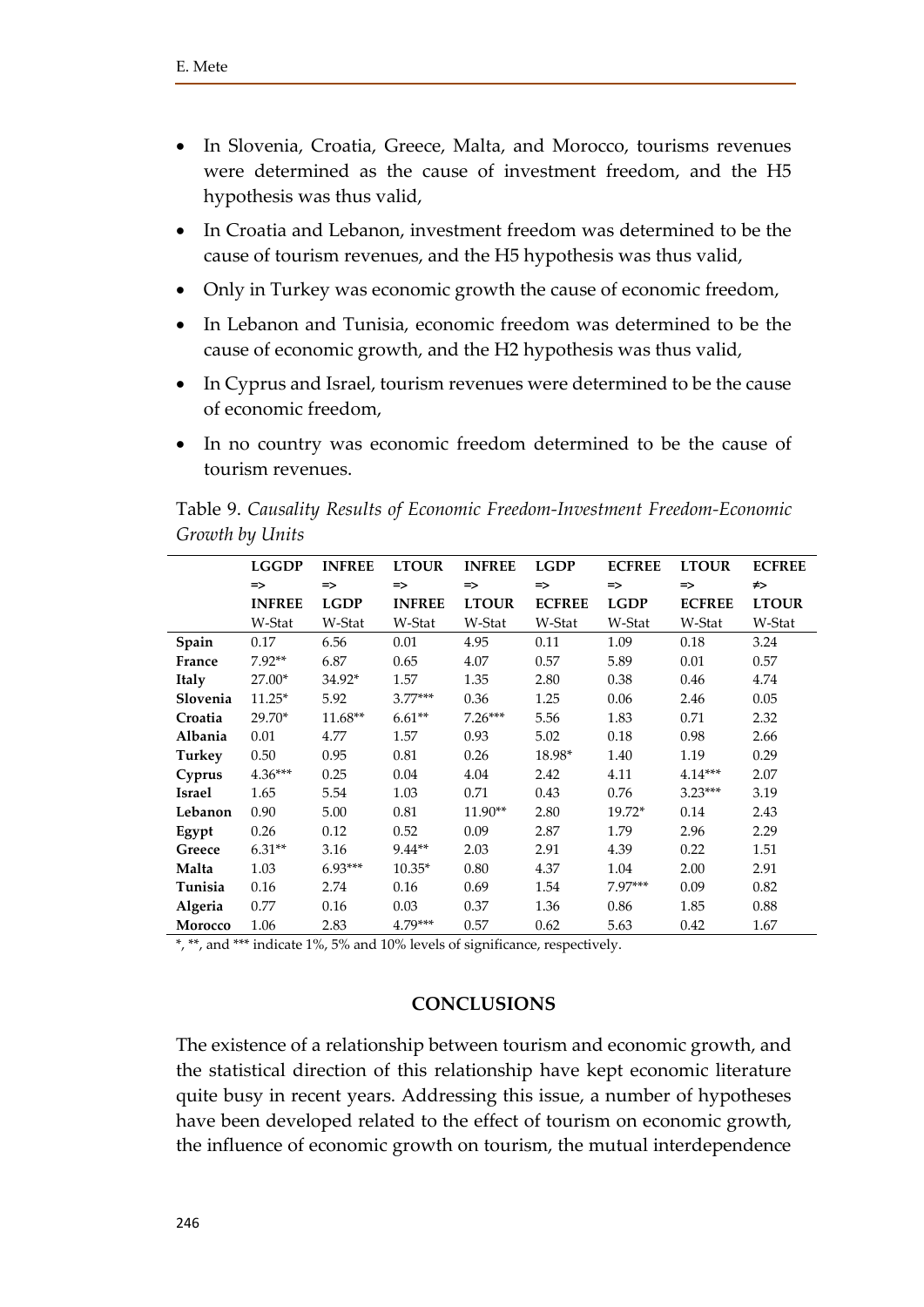of tourism and economic growth, and the lack of any statistical relationship between the two, and have been termed the TLEG, conservation, bidirectional causality and neutrality hypotheses. The results of this empirical research covering specific periods and countries are based on these four hypotheses.

In the present study, the relationship between tourism revenues, economic growth, economic freedom, and investment freedom was investigated using a panel causality analysis method, involving the study of countries bordering the Mediterranean Sea for the 2006–2019 period. The causality analysis was made both in panel general and on a country basis. Based on the results of the causality analysis between tourism revenues and economic growth in panel general, it was determined that tourism revenues were the cause of economic growth, and thus the TLEG hypothesis was deemed valid. The results of the analysis on a country basis validate the TLEG hypothesis for France, Turkey, Cyprus, and Lebanon, while in Croatia, economic growth was determined to be the cause of tourism revenues, and thus the conservation hypothesis was deemed valid.

The causality relationships between economic freedom and investment freedom, and tourism revenues and economic growth were noted both in panel general and on the basis of countries. An analysis of the results in panel general reveals that no causal relationship exists between economic growth and economic freedom, that bi-directional causality exists between economic growth and investment freedom, that no causal relationship exists between tourism revenues and economic freedom, and lastly, that tourism revenues are the cause of investment freedom. The finding that economic growth and increased tourism revenues lead to an increase in freedom of investment can be attributed to the opening of countries to international markets through increased exports and imports, resulting from the said increases in revenues and consequent intensification of mutual economic relationships. The long-term effect of international capital mobility, on the other hand, can be seen in foreign direct investments. It can thus be argued that freedom of investment, developing as a result of its suitability to the conditions of the liberal economy of the financial and real markets, will increase foreign direct investment, and thus spur economic growth.

The results of the country-based analysis revealed freedom of investment in Italy, Croatia, and Malta to be a driver of economic growth, and further, that freedom of investment was the cause of freedom of investment in Croatia and Lebanon, while in Lebanon and Tunisia,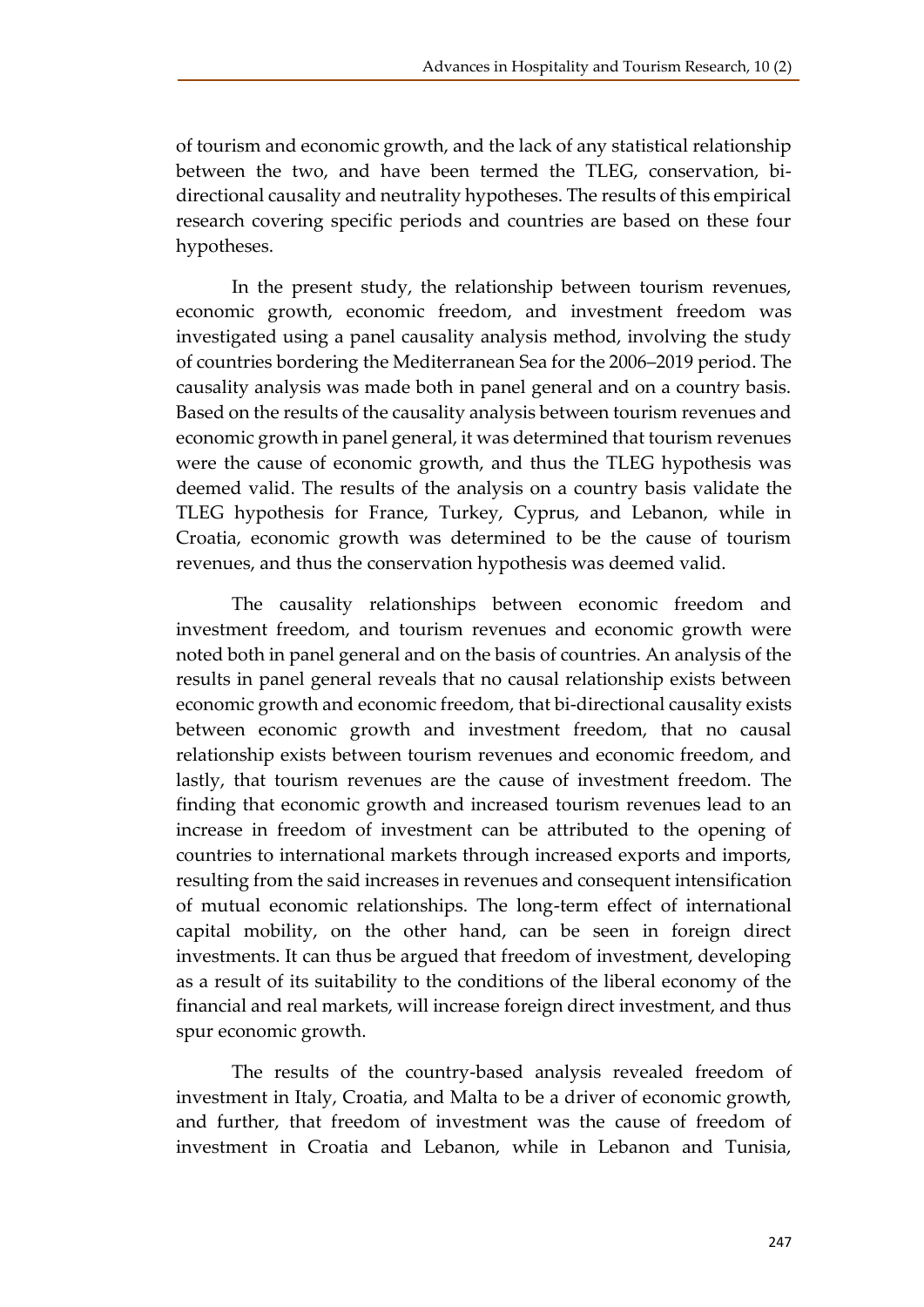economic freedom was found to be the cause of economic growth. Such results demonstrate that the increasing freedoms in the said countries linked to the establishment of liberal economic conditions served to improve tourism revenues, leading thus to economic growth. Lastly, according to the results of the analysis, only in Turkey was economic growth determined to be the cause of economic freedom. Increases in production and yields support an increase in the international markets, leading to increased compatibility with the global markets.

The finding in the present study that tourism revenues lead to economic growth concur with those of all studies validating the TLEG hypothesis, while Balaguer and Cantavella-Jorda (2002), Oh (2005), Tuğcu (2014), and Tang and Tan (2015) at literature section of the study correspond to study results. On the other hand, while previous studies have identified a causal relationship between economic freedom, tourism and economic growth, as detailed in the literature review (Gövdeli, 2018; Akar & Özcan, 2020; Şahin, 2018), in the present study no causal relationship was established in panel general between economic freedom, economic growth, and tourism revenues, while in contrast, a country-based analysis revealed a causal relationship in some countries.

Lastly, the overall results of the analysis conducted at panel suggest that when tourism revenues are considered as being the cause of economic growth, the country in question should divert its efforts to support and promote tourism, being a sector that encourages investments in infrastructure and sectoral competition, while also creating employment and acting as a catalyst for the activation of other sectors. Furthermore, public spending on tourism must be increased, while branding and marketing campaigns must be supported. It should be noted that regulations that increase economic freedom and freedom of investment are important for policymakers, and so the rules and regulations related to property, the limitations placed on investments in certain sectors, and the controls applied to foreign exchange and the financial markets must be adjusted to suit the conditions of a liberal economy, as this would ensure an increase in investments to the country, beginning with the tourism sector.

#### **REFERENCES**

Akar, G., & Özcan, M. (2020). Ekonomik özgürlük ve turizm ilişkisi: Panel veri analizi. *Ahi Evran Üniversitesi Sosyal Bilimler Enstitüsü Dergisi, 6*(3), 958-973.

Akyol, M., & Mete, E. (2021). Teknoloji Yoğunluklarına Göre Dış Ticaretin Ekonomik Büyüme Üzerine Etkisi: Türkiye Örneği. *Maliye Dergisi, 180*, 208-232.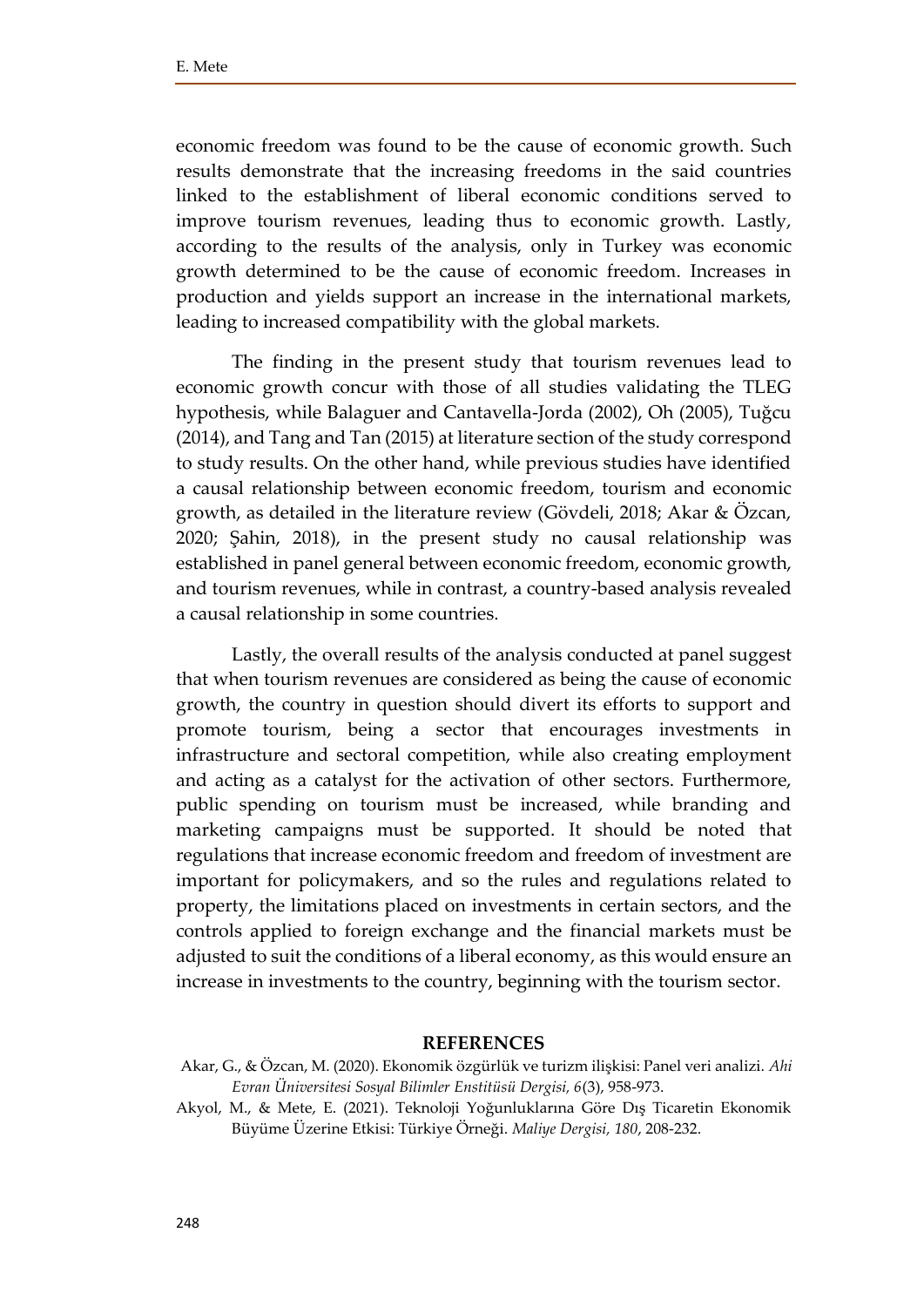- Altıner, A. (2019). Turizm ve Ekonomik Büyüme İlişkisi: Türkiye Örneği (1969-2018). *Anadolu İktisat ve İşletme Dergisi, 3*(2), 114-133*.*
- Anwar, A., & Mughal, M. (2012). Economic Freedom and Indian Outward Foreign Direct Investment: An Empirical Analysis. *Economics Bulletin, 32*(4), 2991-3007.
- Aslan, A. (2013). Tourism development and economic growth in the Mediterranean countries: Evidence from panel Granger causality tests. *Current Issues in Tourism*, *17*(4), 363–372.
- Balaguer, J., & Cantavella-Jorda, M. (2002). Tourism as a long-run economic growth factor: The Spanish case. *Applied Economics*, *34*(7), 877–884.
- Breusch, T., & Pagan, A. (1980). The LM test and its application to model specification in econometrics. *Review of Economic Studies 47*, 239–254.
- Brida, J.G., Gomez, D.M., & Segarra, V. (2020). On the empirical relationship between tourism and economic growth. *Tourism Management*, *81*, 104-131.
- Caetano, J., & Caleiro, A. (2009). Economic Freedom and Foreign Direct Investment: How Different are the MENA Countries from the EU. *Business*, *1*, 65-74.
- Chou, M.C. (2013). Does tourism development promote economic growth in transition countries? A panel data analysis. *Economic Modelling*, *33*, 226–32.
- De Vita, G., & Kyaw, K.S. (2017). Tourism Specialization, Absorptive Capacity, and Economic Growth. *Journal of Travel Research*, *56*(4), 423– 435.
- Doğru, T., & Bulut, U. (2018). Is tourism an engine for economic recovery? Theory and empirical evidence. *Tourism Management*, *67*, 425-434.
- Dumitrescu, E.I., & Hurlin, C. (2012). Testing for Granger non-causality in heterogeneous panels. *Economic Modelling, 29*(4), 1450-1460.
- Fahimi, A., Saint Akadiri, S., Seraj, M., & Akadiri, A. C. (2018). Testing the role of tourism and human capital development in economic growth: A panel causality study of micro states. *Tourism Management Perspectives, 28*, 62–70.
- Gövdeli, T. (2018a). Ekonomik özgürlük, turizm ve ekonomik büyüme: BRICST ülkelerinde Kónya Bootstrap Nedensellik Analizi. *Uluslararası İktisadi ve İdari İncelemeler Dergisi*, Prof. Dr. Harun Terzi Özel Sayısı, 379-390.
- Gövdeli, T. (2018b). Türkiye'de turizm, ihracat ve ekonomik büyüme ilişkisi: Maki eşbütünleşme ve bootstrap nedensellik analizi. *Bingöl Üniversitesi Sosyal Bilimler Enstitüsü Dergisi*, *8*(16), 571-586.
- Kızılgöl, Ö., & Erbaykal, E. (2008). Türkiye'de Turizm Gelirleri ile Ekonomik Büyüme İlişkisi: Bir Nedensellik Analizi. *Süleyman Demirel Üniversitesi İktisadi ve İdari Bilimler Fakültesi Dergisi*, *13*(2), 351-360.
- Miller, T., Kim, A. B., Roberts, J. M., & Tyrrell, P. (2021). *2021 INDEX OF ECONOMIC FREEDOM*. USD: The Heritage Foundation. Available at: https://www.heritage.org/index/pdf/2021/book/index\_2021.pdf
- Oh, C.O. (2005). The contribution of tourism development to economic growth in the Korean economy. *Tourism Management, 26*, 39-44.
- Pata, U.K. (2020). Türkiye'de Turizm ve Ekonomik Büyüme İlişkisi: Bootstrap ARDL Yaklaşımı ve Asimetrik Nedensellik Testi ile Sektörel Bir Analiz. *Ankara Hacı Bayram Veli Üniversitesi İktisadi ve İdari Bilimler Fakültesi Dergisi*, *22*(2), 590-611.
- Pesaran, M. H. (2004). *General diagnostic tests for cross section dependence in panels*. University of Cambridge, Faculty of Economics, Cambridge Working Papers in Economics No. 0435.
- Pesaran, M. H. (2007). A simple panel unit root test in the presence of cross-section dependence. *Journal of Applied Econometrics*, *22*(2), 265-312.